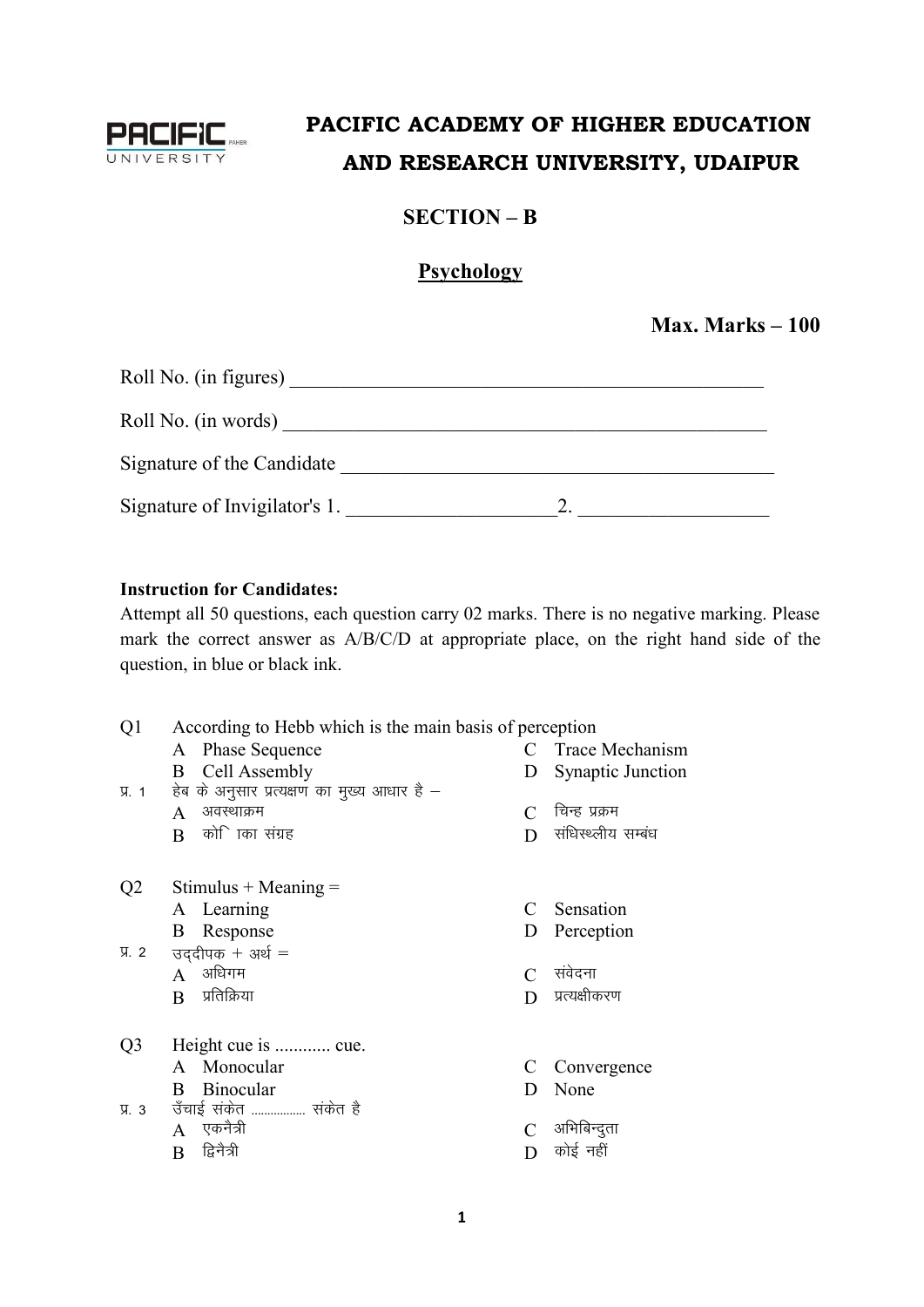| Q4             | Opposite of Perceptual Vigilance is ---                                                |               |                               |
|----------------|----------------------------------------------------------------------------------------|---------------|-------------------------------|
|                | <b>Perceptual Constancy</b><br>A                                                       |               | C Perceptual Defence          |
|                | Perceptual Organization<br>B                                                           | D             | Illusion                      |
| 贝 4            | प्रत्यक्षपरक निगरानी का विलोम है -                                                     |               |                               |
|                | प्रत्यक्षपरक स्थिरता<br>$\mathbf{A}$                                                   | C             | प्रत्यक्षपरक रक्षा            |
|                | प्रत्यक्षपरक संगठन<br>B                                                                | D             | भ्रम                          |
|                |                                                                                        |               |                               |
|                |                                                                                        |               |                               |
| Q <sub>5</sub> | If Brunswik ratio is zero, it means that perceptual constancy is --                    |               |                               |
|                | Optimum<br>A                                                                           | $\mathcal{C}$ | More                          |
|                | Zero<br>B                                                                              | D             | Less                          |
| 贝 5            | यदि ब्रुनस्वीक अनुपात भाून्य है, इसका तात्पर्य है कि प्रत्यक्षपरक स्थिरता होगी<br>उचित |               | अधिक                          |
|                | $\mathbf{A}$                                                                           | $\mathcal{C}$ |                               |
|                | भाून्य<br>B                                                                            | D             | कम                            |
|                |                                                                                        |               |                               |
|                |                                                                                        |               |                               |
| Q <sub>6</sub> | Who is Gesatltic Psychologist?<br>Werthiemer<br>A                                      | $\mathcal{C}$ | Koffca                        |
|                | Kohler<br>B                                                                            | D             | All of the above              |
| Я. 6           | निम्न में से गेस्टालट मनोवैज्ञानिक है –                                                |               |                               |
|                | वरदाइमर<br>$\mathbf{A}$                                                                | $\mathcal{C}$ | कोफ्का                        |
|                | कॉहलर<br>B                                                                             | D             | उपरोक्त सभी                   |
|                |                                                                                        |               |                               |
|                |                                                                                        |               |                               |
| Q7             | In which approach of perception the base of perception is need and values              |               |                               |
|                | Gibsonian<br>A                                                                         | C             | Directive State               |
|                | Gestalt<br>B                                                                           | D.            | <b>Information Processing</b> |
| <b>y. 7</b>    | किस उपागम में प्रत्यक्षीकरण का आधार आव यकता व मूल्य को माना गया है -                   |               |                               |
|                | गिब्सोनियन<br>A                                                                        |               | $C$ निदे । अवस्था             |
|                | गेस्टालट<br>B                                                                          | D             | सूचना संसाधन                  |
|                |                                                                                        |               |                               |
|                |                                                                                        |               |                               |
| Q8             | According to Tollman extiction process is                                              |               |                               |
|                | A Active                                                                               | C             | Repressive                    |
|                | Passive<br>B                                                                           | D             | None                          |
| प्र. 8         | टॉलमेन के अनुसार विलोपन प्रक्रिया है -                                                 |               |                               |
|                | सक्रिय<br>A                                                                            | C             | दमनात्मक                      |
|                | निश्क्रिय<br>B                                                                         | D             | कोई नहीं                      |
|                |                                                                                        |               |                               |
|                |                                                                                        |               |                               |
| Q9             | In  principle, reinforcement and practice are useless.                                 |               |                               |
|                | Tollman<br>A                                                                           | C             | Guthrie                       |
|                | Kohler<br>B                                                                            | D             | Bandura                       |
| <b>У.</b> 9    | सिद्धान्त में पुर्नबलन व अभ्यास महत्वहीन है –                                          |               |                               |
|                | टॉलमेन<br>A                                                                            | $\mathcal{C}$ | गुथरी                         |
|                | कॉहलर<br>B                                                                             | D             | बान्डुरा                      |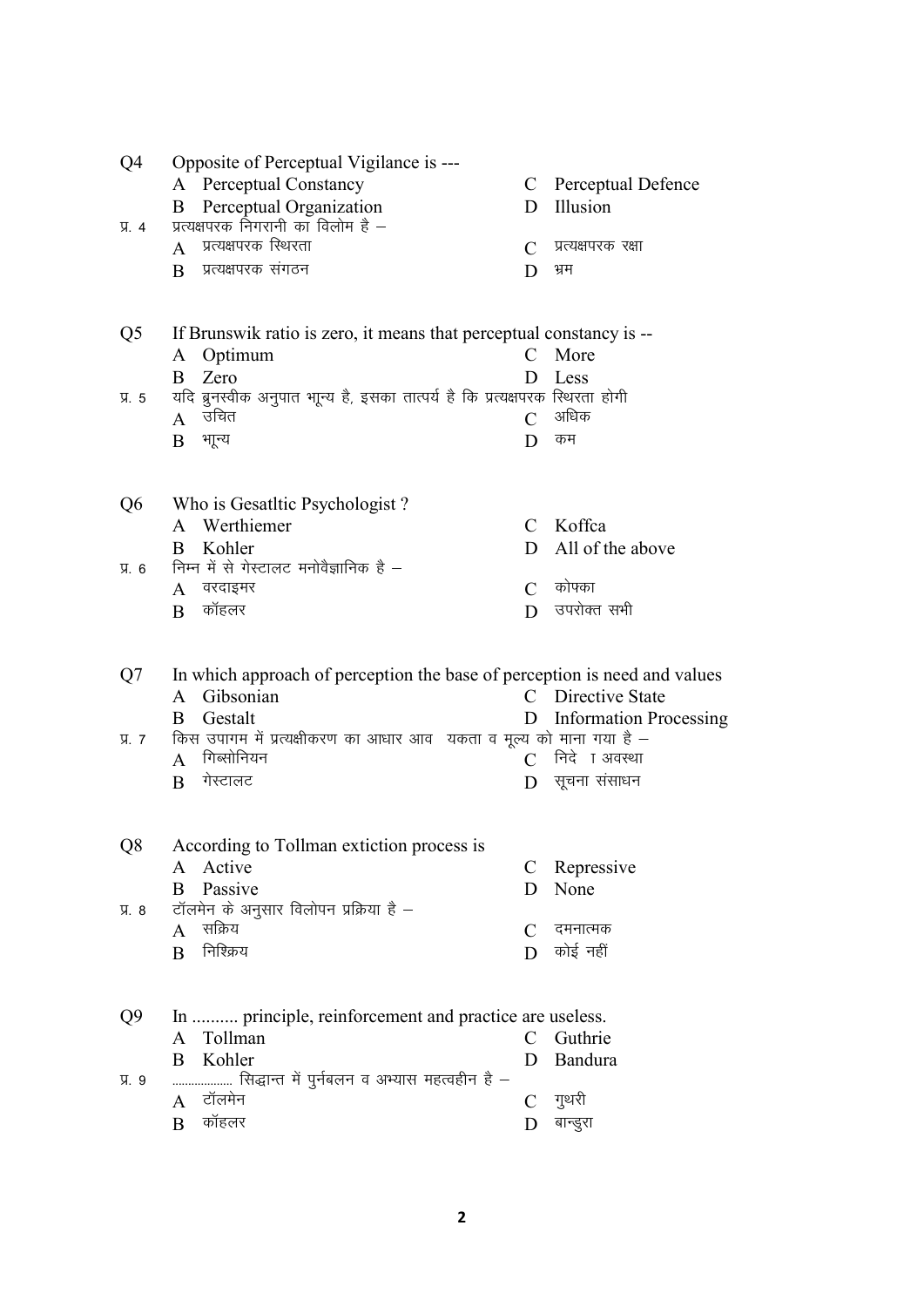| Q10              | Who said "All forgetting must involve new learning<br>Skinner<br>A                                      | C             | Pavlov               |
|------------------|---------------------------------------------------------------------------------------------------------|---------------|----------------------|
|                  | Hull<br>B                                                                                               | D             | Guthrie              |
| $\Pi$ . 10       | सभी तरह के विस्मरण में क्या सीखना निि चत रूप से सम्मिलित होता है, किसने कहा –<br>स्कीनर<br>$\mathbf{A}$ | $\mathcal{C}$ | पावलाव               |
|                  | हल<br>B                                                                                                 | D             | गुथरी                |
|                  |                                                                                                         |               |                      |
| Q <sub>1</sub> 1 | Observational learning is nearly a  learning                                                            |               |                      |
|                  | A Cognitive                                                                                             | $\mathbf{C}$  | Insightful           |
|                  | <b>B</b> Pavlov                                                                                         | D             | Maturity             |
| 贝 11             | प्रेरणात्मक अधिगम एक तरह का  अधिगम है                                                                   |               |                      |
|                  | संज्ञानात्मक<br>A                                                                                       |               | C अर्न्तदृष्टि       |
|                  | पावलॉव<br>$\mathbf{B}$                                                                                  | D.            | परिपक्वता            |
|                  |                                                                                                         |               |                      |
| Q12              |                                                                                                         |               |                      |
|                  | A Iconic                                                                                                |               | C Short Term Memory  |
|                  | B<br>Echonic                                                                                            | D             | Autobiographical     |
| प्र. 12          | रमृति में अवधि सबसे कम होती है<br>$A$ प्रतिमा सम्बंधी                                                   |               |                      |
|                  | प्रतिध्वनि सम्बंधी<br>$\mathbf{B}$                                                                      | $\mathcal{C}$ | लघुकातिक<br>आत्मचरित |
|                  |                                                                                                         | D             |                      |
|                  |                                                                                                         |               |                      |
| Q <sub>13</sub>  | If Retrival = X, Storage = Y and Encoding = Z which is the correct order<br>$A \quad X-Y-Z$             |               | $C \tZ-X-Y$          |
|                  | $Y - X - Z$<br>B.                                                                                       |               | $D \quad Z - Y - X$  |
|                  | प्र. 13 जयि पुनःप्राप्ति =X, संयमत =Y तथा कूटसंकेतक =Z, कौनसा सही क्रम है –                             |               |                      |
|                  | $A \quad X-Y-Z$                                                                                         |               | $C \tZ-X-Y$          |
|                  | $B$ $Y-X-Z$                                                                                             |               | $D \quad Z - Y - X$  |
|                  |                                                                                                         |               |                      |
|                  |                                                                                                         |               |                      |
| Q14              | Which memory can be included in sensory memory<br>Episodic                                              | C             | Echoic               |
|                  | A<br>Semantic<br>B                                                                                      | D             | Procedural           |
| 贝 14             | किस स्मृति को संवेदी स्मृति में रखा जा सकता है –                                                        |               |                      |
|                  | प्रासंगिक<br>A                                                                                          | C             | प्रतिध्वनि           |
|                  | अर्थगत<br>B                                                                                             | D             | कार्यविधि            |
|                  |                                                                                                         |               |                      |
| Q15              | Which psychologist is related with 'Eyewitness testinomy'                                               |               |                      |
|                  | Loftus<br>A                                                                                             | C             | Norman               |
|                  | Baddeley<br>B                                                                                           | D             | <b>Broadbent</b>     |
| <b>y. 15</b>     | मनोवैज्ञानिक 'प्रत्यक्षद र्गि साक्ष्य' से सम्बंधित है –                                                 |               |                      |
|                  | लॉफ्टस<br>A                                                                                             | $\mathcal{C}$ | नॉर्मन               |
|                  | बैडली<br>B                                                                                              | D             | ब्राडनेन्ट           |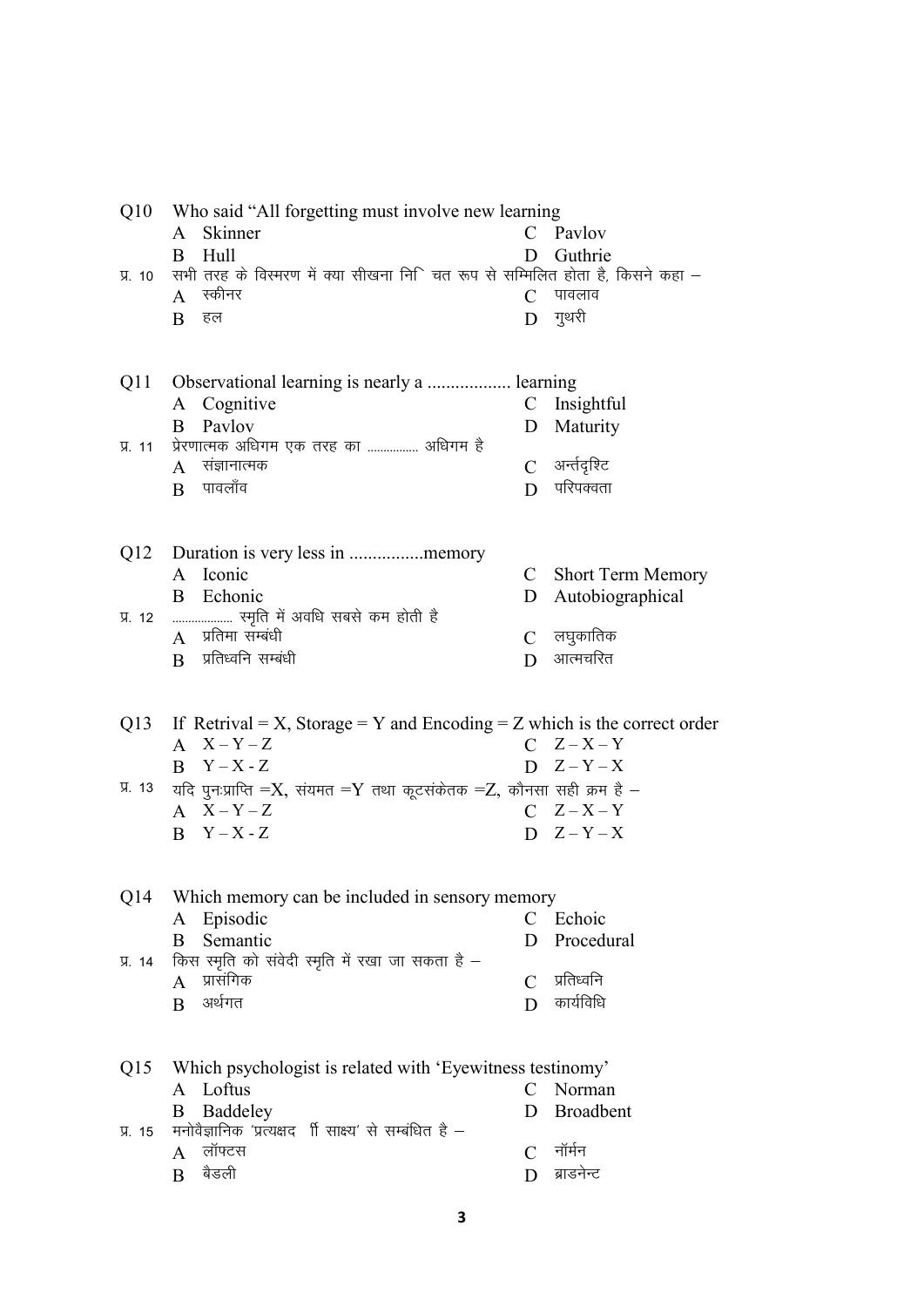| Q16 According to Miller capacity of Short Term Memory is |               |
|----------------------------------------------------------|---------------|
| A $7\pm1$                                                | $C \t 7\pm 2$ |
| $B \quad 8\pm1$                                          | D $7\pm2$     |
| प्र. 16 मिलर के अनुसार लघुकालिक स्मृति की क्षमता है –    |               |
| A $7\pm1$                                                | $C \t 7\pm 2$ |
| $B \quad 8\pm1$                                          | D $7\pm2$     |
|                                                          |               |

Q17 According to Paterson and Paterson duration time of short term memory is A 6 second C 18 second C 18 second D 30 second D 30 second  $B = 10$  second

|  | प्र. 17   पेटरसन एवं पेटरसन के अनुसार लघुकालिक स्मृति का अवधि समय है – |                  |
|--|------------------------------------------------------------------------|------------------|
|  | A 6 सेकण्ड                                                             | C $\,$ 18 सेकण्ड |
|  | $\overline{R}$ 10 सेकण्ड                                               | $D$ 30 सेकण्ड    |

| Q18 Who developed Phonolgical Loop Model               |                         |
|--------------------------------------------------------|-------------------------|
| A Brodnent                                             | C Norman                |
| <b>B</b> Baddeley                                      | D Atkinson              |
| प्र. 18 ध्वनिग्रामी लूप मॉडल का प्रतिपादन किसने किया – |                         |
| $A$ ब्राडनेन्ट                                         | $C \overline{f}$ नॉर्मन |
| $R$ बेडली                                              | एटकिन्सन                |

| Q19 Which is not always included in thinking         |  |             |  |  |
|------------------------------------------------------|--|-------------|--|--|
| A Language                                           |  | C Symbol    |  |  |
| <b>B</b> Concept                                     |  | D Sign      |  |  |
| प्र. 19 कौन चिन्तन में हमे ॥ सम्मिलित नहीं होता है – |  |             |  |  |
| भाशा                                                 |  | $C$ प्रतिमा |  |  |
| संप्रत्यय                                            |  | प्रतीक      |  |  |

| O <sub>20</sub> | Functional Fixedness is related with  charaterstics |  |                              |  |  |
|-----------------|-----------------------------------------------------|--|------------------------------|--|--|
|                 | A Work                                              |  | C Experimental conditions    |  |  |
|                 | B Problem Solver                                    |  | D None of the above          |  |  |
| $\Psi$ 20       | कार्यात्मक अटलता  वि ोशताओं से सम्बंधित है –        |  |                              |  |  |
|                 | काय                                                 |  | $C$ प्रयोगात्मक परिस्थितियाँ |  |  |
|                 | समस्या समाधानकर्ता                                  |  | $D$ उपरोक्त में से कोई नहीं  |  |  |

|           | Q21 More emphasize on Functional Fixedness is given by |  |                     |  |  |
|-----------|--------------------------------------------------------|--|---------------------|--|--|
|           | A Duncker                                              |  | C Duncker & Luchins |  |  |
|           | <b>B</b> Duncker & Maier                               |  | D Maier             |  |  |
| $\Psi$ 21 | कार्यात्मक अटलता पर किसने अधिक बल दिया –               |  |                     |  |  |
|           | डन्कर                                                  |  | $C$ डन्कर व लूचिन्स |  |  |
|           | डन्कर व मायर                                           |  | मायर                |  |  |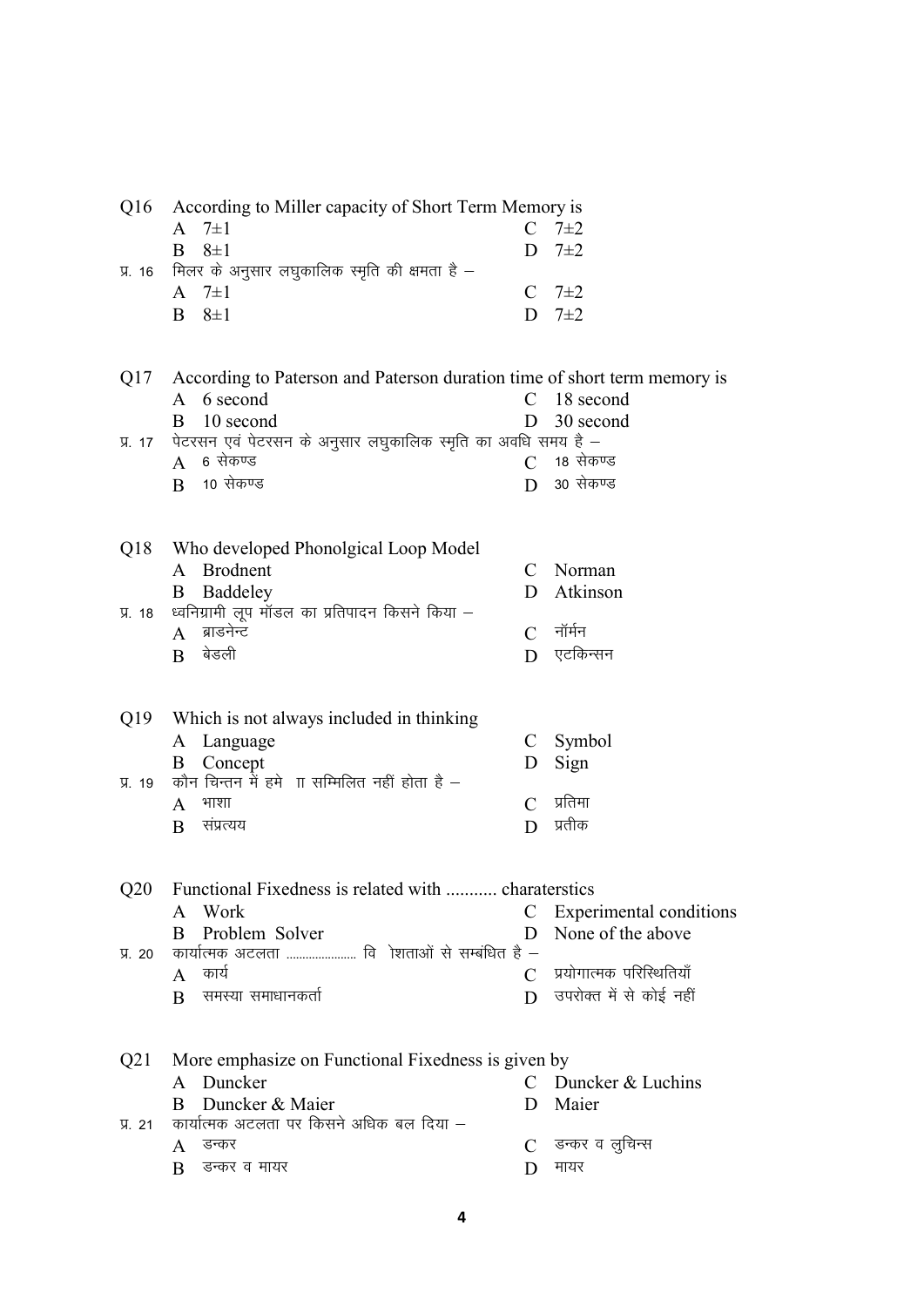| Q22             | According to Piaget which is not a tool of thinking among children   |                |                                |
|-----------------|----------------------------------------------------------------------|----------------|--------------------------------|
|                 | Symbol<br>A                                                          |                | $C$ Play                       |
|                 | Sign<br>B                                                            | D              | Language                       |
| 贝. 22           | पियाजे के अनुसार बच्चों में चिन्तन का साधन नहीं है –                 |                |                                |
|                 | संकेत<br>$\mathbf{A}$                                                | $\overline{C}$ | खेल                            |
|                 | चिन्ह<br>B                                                           | D              | भाशा                           |
|                 |                                                                      |                |                                |
|                 |                                                                      |                |                                |
| Q <sub>23</sub> | Role of Problem solver is  in incubation                             |                |                                |
|                 | Active<br>A                                                          | C              | <b>Both Active and Passive</b> |
|                 | Passive<br>B                                                         | D              | Can't Say                      |
| <b>y. 23</b>    | उदभवन में समस्या समाधानकर्ता की भूमिका  होती है                      |                |                                |
|                 | सक्रिय<br>$\mathbf{A}$                                               | $\mathcal{C}$  | सक्रिय व निश्क्रिय दोनों       |
|                 | निश्क्रिय<br>B                                                       | D              | कह नहीं सकते                   |
|                 |                                                                      |                |                                |
|                 |                                                                      |                |                                |
| Q <sub>24</sub> | Eros and Thantos are                                                 |                |                                |
|                 | Motives<br>A                                                         | C              | Drive                          |
|                 | Need<br>B                                                            | D              | Instincts                      |
| $\Pi$ . 24      | इरोज व थेन्टोज हैं -                                                 |                |                                |
|                 | अभिप्रेरक<br>$\mathsf{A}$                                            | $\mathcal{C}$  | अर्न्तनोद                      |
|                 | आव यकता<br>B                                                         | D              | मूल प्रवृति                    |
|                 |                                                                      |                |                                |
|                 |                                                                      |                |                                |
|                 |                                                                      |                |                                |
|                 |                                                                      |                |                                |
|                 |                                                                      |                |                                |
|                 |                                                                      |                |                                |
| Q.25            |                                                                      |                |                                |
|                 | A Cyclic                                                             | C              | Specific                       |
|                 | Non-cyclic<br>B                                                      | D              | Primary                        |
| <b>प्र. 25</b>  | प्यास एक  आव  यकता है                                                |                |                                |
|                 | चक्रीय<br>A                                                          | $\mathcal{C}$  | विधिश्ट                        |
|                 | अचक्रीय<br>B                                                         | D              | प्राथमिक                       |
|                 |                                                                      |                |                                |
|                 |                                                                      |                |                                |
| Q.26            | If Ventromedial hypothalamus is destroyed than organism feel         |                |                                |
|                 | more hunger<br>A                                                     | $\mathcal{C}$  | more thrist                    |
|                 | less hunger<br>B                                                     | D              | less thirst                    |
| 贝 26            | प्राणी के वेन्टरोमिडियल हाइपोथेलेमस नश्ट हो जाने पर वह अनुभव करेगा – |                |                                |
|                 | अधिक भूख<br>A                                                        | C              | अधिक प्यास                     |
|                 | कम भूख<br>B                                                          | $\mathbf{D}$   | कम प्यास                       |
|                 |                                                                      |                |                                |
|                 |                                                                      |                |                                |

|  | Q.27 Which organ is not important for homeostasis |              |
|--|---------------------------------------------------|--------------|
|  | A Thalamus                                        | C Cerebellum |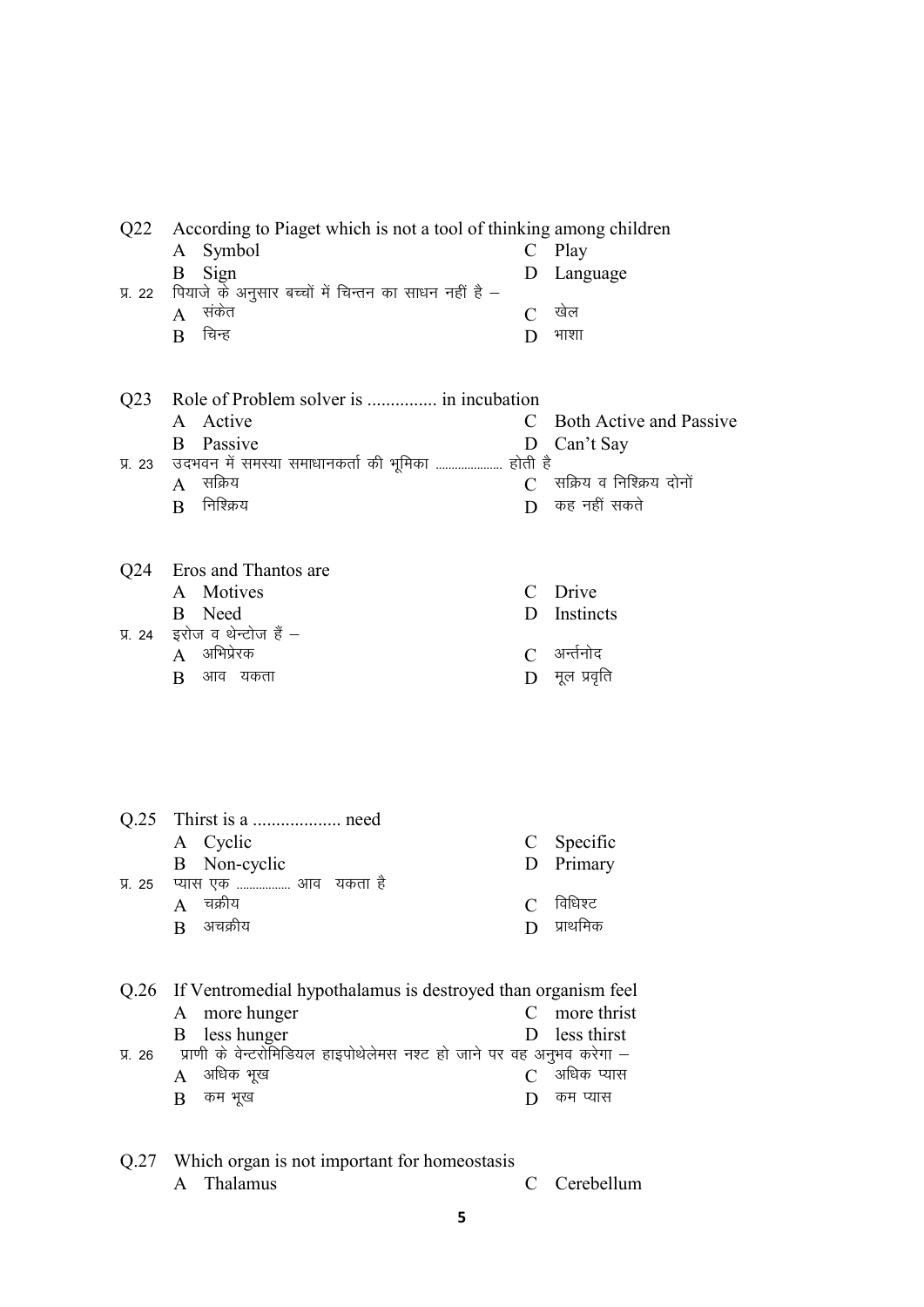| $\Pi. 27$    | Hypothalamus<br>B<br>समरिथति में कौनसे अंग की भूमिका अत्यधिक महत्वपूर्ण है<br>$A$ थेलेमस<br>हाइपोथेलेमस<br>B                                                                                                 | D<br>$\mathcal{C}$<br>D                  | Pareital Lobe<br>लघु मस्तिश्क<br>अग्रपालि                                                          |
|--------------|--------------------------------------------------------------------------------------------------------------------------------------------------------------------------------------------------------------|------------------------------------------|----------------------------------------------------------------------------------------------------|
| <b>V. 28</b> | Q.28 Need for Achievement is best measured by<br>A Questionnaire<br><b>Rosrch Test</b><br>B<br>उपलब्धि आव) यकता का उत्तम मापन किया जाता है<br>प्र नावली<br>$\mathsf{A}$<br>रोसार्क परीक्षण<br>$\overline{B}$ | $\mathcal{C}$<br>D<br>$\mathcal{C}$<br>D | <b>Thematic Apperception Test</b><br><b>Blacky Test</b><br>विशय आत्मबोधन परीक्षण<br>ब्लेकी परीक्षण |
| A. 29        | Q.29  need is mesaured by Obstruction method<br>A Animal<br>Man<br>B<br>अवरोध विधि द्वारा  की आव यकता का मापन होता है<br>A T J<br>मनुश्य<br>B                                                                | C<br>D<br>D                              | Male<br>Female<br>$C$ पुरूश<br>महिला                                                               |
| Я. 30        | $Q.30$ Zeigarnick Ratio =<br>$A \quad 1:1$<br>1.5:1<br>B<br>जेगारनिक अनुपात =<br>$A \quad 1:1$<br>$B = 1.5 : 1$                                                                                              |                                          | $C$ 2:1<br>$D \quad 1:2$<br>$C$ 2:1<br>$D \quad 1:2$                                               |
| $\Pi$ . 31   | Q.31 The clear role of  is present in origin of emotions<br><b>Reticular Formation</b><br>A<br>Thalamus<br>B.<br>संवेग की उत्पत्ति में  की स्पश्ट भूमिका होती है<br>$A$ रेटिकुलर फॉरमे ान<br>थेलेमस<br>B     | D<br>$\mathcal{C}$<br>D                  | C Cerebellum<br>Hypothalamus<br>सेरीबेलम<br>हाइपोथलेमस                                             |
|              | Atomist<br>A<br>Global<br>B                                                                                                                                                                                  | D                                        | C Molar<br>Psychometric                                                                            |

प्र. 32 वेइलर ने बुद्धि को परिभाशित करने में किस उपागम का सहारा लिया  $\,$  $\rm A$  आणविक  $\rm C$  मोलर  $\overline{B}$  वैिवक  $\overline{D}$  मनोमितिक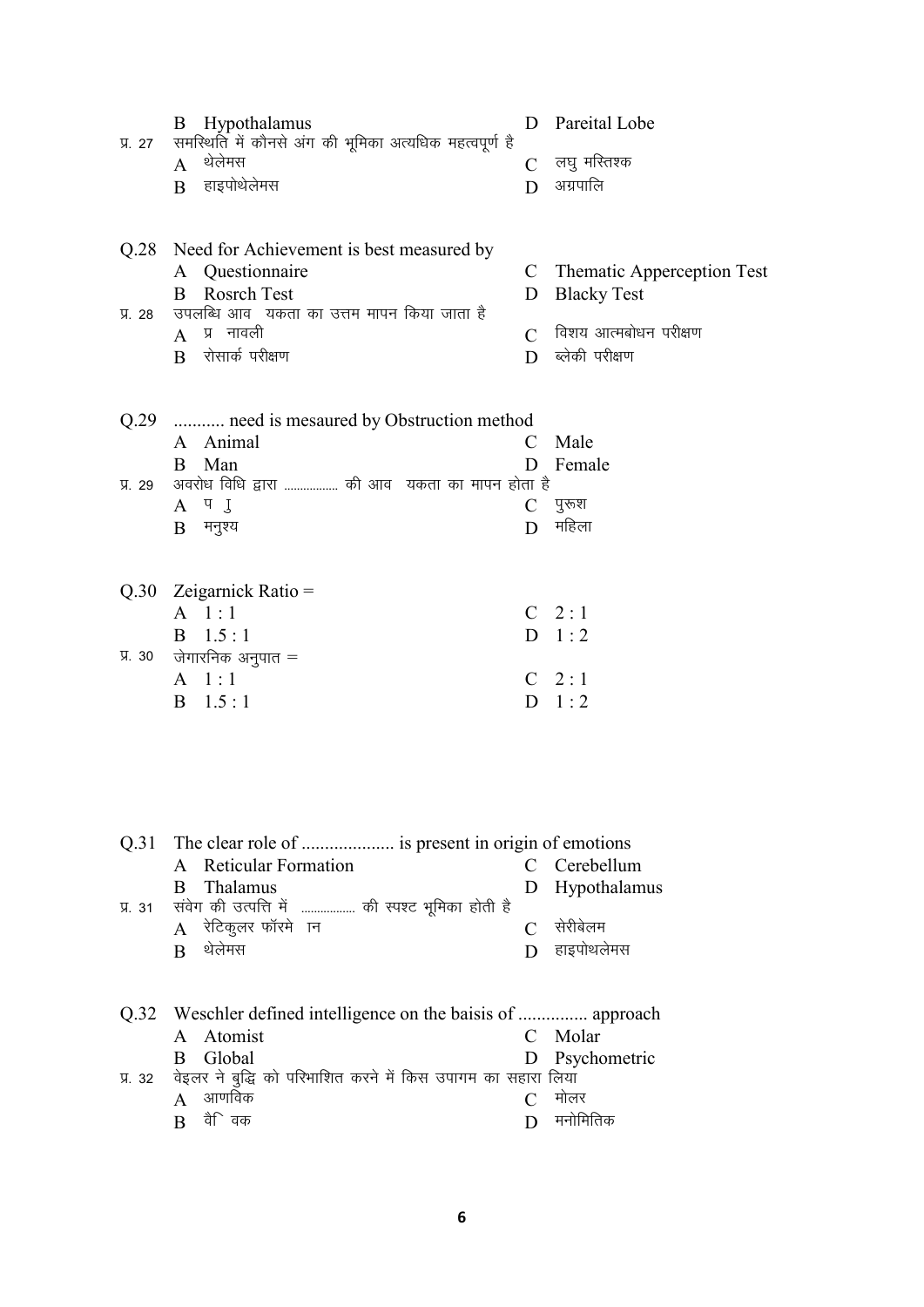| Q.33  | Intelligence is like and electricity easy to measure but difficult to define' who said?                     |               |                         |  |  |
|-------|-------------------------------------------------------------------------------------------------------------|---------------|-------------------------|--|--|
|       | A Spearman                                                                                                  |               | C Jensen                |  |  |
|       | Binet<br>B                                                                                                  | D             | Gardner                 |  |  |
| У. 33 | 'बुद्धि कर स्वरूप बिजली के समान होता है जिसे मापना आसान है परन्तु परिभाशित करना मुकिल है '<br>किसने कहा $-$ |               |                         |  |  |
|       | $A$ स्पीयरमेन                                                                                               | $\mathcal{C}$ | जेनसन                   |  |  |
|       | बिनेट<br>B                                                                                                  | D             | गार्डनर                 |  |  |
|       |                                                                                                             |               |                         |  |  |
|       | Q.34 First intelligence test was developed by                                                               |               |                         |  |  |
|       | A Wechsler                                                                                                  | $\mathcal{C}$ | Raven                   |  |  |
|       | <b>Binet Simon</b><br>B                                                                                     | D             | Goodenough              |  |  |
| 牙. 34 | प्रथम बुद्धि परीक्षण का निर्माण किसने किया                                                                  |               |                         |  |  |
|       | $A$ वेइलर                                                                                                   | $\mathcal{C}$ | रेवेन                   |  |  |
|       | बिनेट–साइमन<br>B                                                                                            | D             | गुडइनफ                  |  |  |
|       |                                                                                                             |               |                         |  |  |
|       |                                                                                                             |               |                         |  |  |
| Q.35  | Jensen research suggest that variability of intelligence is due to  environmental and<br>herideity reasons  |               |                         |  |  |
|       | A 80% ; 20%                                                                                                 |               | C $50\%$ ; $50\%$       |  |  |
|       | B $20\%$ ; $80\%$                                                                                           |               | D $60\%$ ; $40\%$       |  |  |
| У. 35 | जेनसन भाोध प्रर्दि ात करते है बुद्धि में परिवर्तन शिलता  पर्यावरणी,  आनुवंिाकता कारणों से                   |               |                         |  |  |
|       | होती है                                                                                                     |               |                         |  |  |
|       | A 80% ; 20%                                                                                                 |               | C $50\%$ ; $50\%$       |  |  |
|       | B $20\%$ ; $80\%$                                                                                           |               | D $60\%$ ; $40\%$       |  |  |
|       |                                                                                                             |               |                         |  |  |
| Q.36  | According to Thorndike type of intelligence is                                                              |               |                         |  |  |
|       | A Social intelligence                                                                                       |               | C Concrete intelligence |  |  |
|       | <b>B</b> Abstract intelligence                                                                              | D             | All of the above        |  |  |
| Я. 36 | थॉर्नडाइक के अनुसार बुद्धि का प्रकार है                                                                     |               |                         |  |  |
|       | $A$ सामाजिक बुद्धि                                                                                          | $\mathcal{C}$ | मूर्त बुद्धि            |  |  |
|       | $B$ अमूर्त बुद्धि                                                                                           |               | $D$ उपरोक्त सभी         |  |  |
|       |                                                                                                             |               |                         |  |  |
|       |                                                                                                             |               |                         |  |  |
|       |                                                                                                             |               |                         |  |  |
|       | Q.37 'Intelligence is what intelligence test measures' who said?                                            |               |                         |  |  |
|       | A Jensen                                                                                                    | C             | Robinson                |  |  |
|       | Weshler<br>B                                                                                                | D             | <b>Boring</b>           |  |  |
| 贝 37  | "बुद्धि परीक्षण जो मापता है वही बुद्धि है" किसने कहा –                                                      |               |                         |  |  |
|       | $A \quad$ जेनसन                                                                                             | $\mathcal{C}$ | रॉबिन्सन                |  |  |
|       | वे लर<br>$\overline{B}$                                                                                     | D             | बोरिंग                  |  |  |
|       |                                                                                                             |               |                         |  |  |
|       |                                                                                                             |               |                         |  |  |
| Q.38  | Businessmen have more  inteliigence                                                                         |               |                         |  |  |
|       | Social<br>A                                                                                                 | C             | Concrete                |  |  |
| У. 38 | Abstract<br>B<br>व्यापारियों के  बुद्धि अधिक होती है                                                        | D             | Cognitive               |  |  |
|       | $A$ सामाजिक                                                                                                 | $\mathcal{C}$ | मूर्त                   |  |  |
|       |                                                                                                             |               |                         |  |  |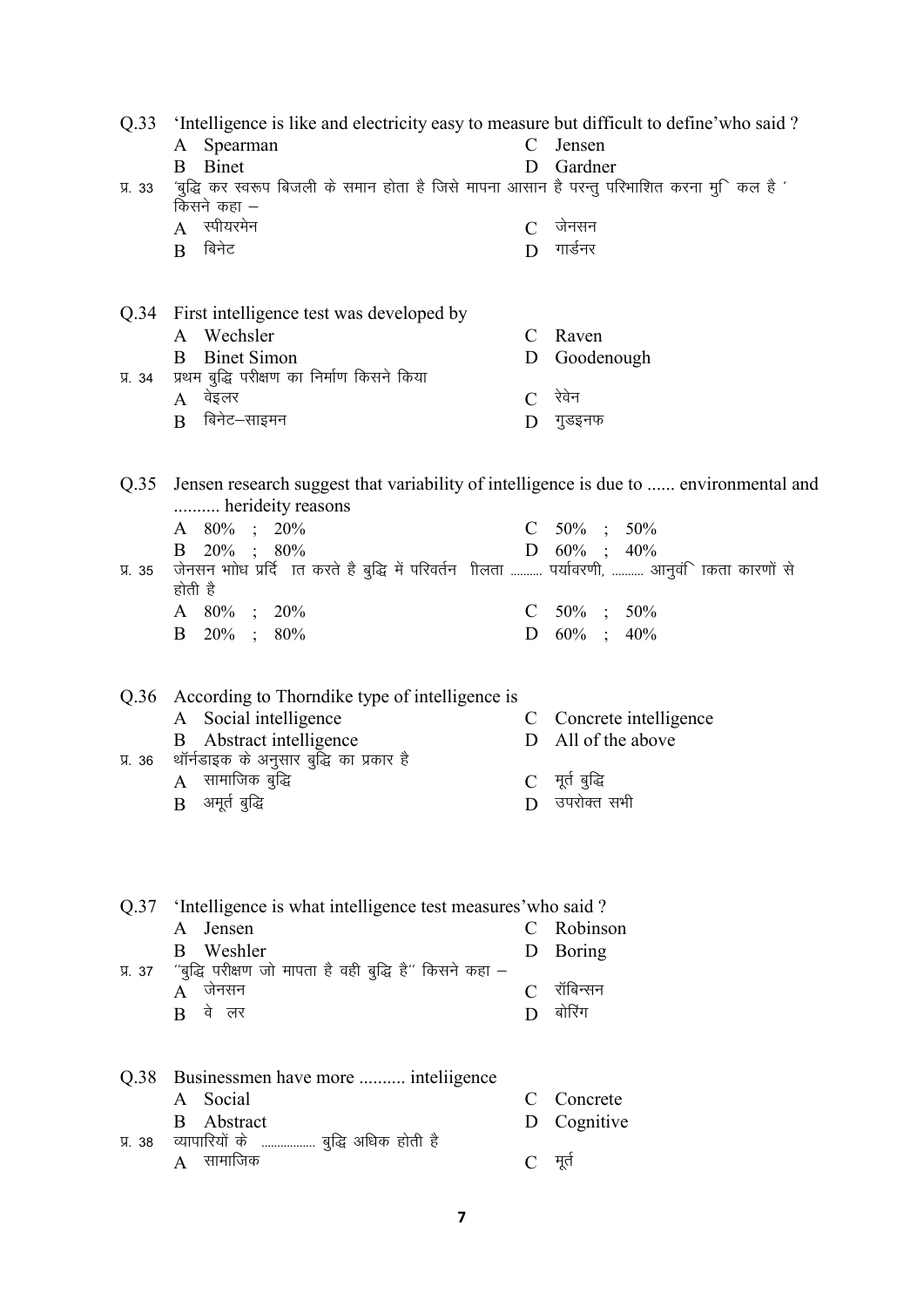|           | अमूर्त<br>B                                                               | D                     | संज्ञानात्मक       |
|-----------|---------------------------------------------------------------------------|-----------------------|--------------------|
|           |                                                                           |                       |                    |
| Q.39      | When was the fifth revision of Standfort-Binet Intelligence Test was done |                       |                    |
|           | 1960<br>A                                                                 | $\mathcal{C}_{0}^{0}$ | 2003               |
|           | 1986<br>B                                                                 | D                     | 2007               |
|           |                                                                           |                       |                    |
| У. 39     | स्टैण्डफोर्ड–बिनेट के बुद्धि परीक्षण का पाँचवा सं)ोधन कब हुआ              |                       |                    |
|           | 1960<br>A                                                                 | C                     | 2003               |
|           | B<br>1986                                                                 | D                     | 2007               |
|           |                                                                           |                       |                    |
| Q.40      | Who has given 50 definitions of Personality                               |                       |                    |
|           | Eysenck<br>A                                                              | C                     | Allport            |
|           | Berger<br>B                                                               | D                     | Child              |
| 贝 40      | व्यक्तित्व की 50 परिभाशाएँ किसने दी<br>आइजेन्क                            |                       | आलपोर्ट            |
|           | A<br>बर्गर                                                                | $\mathcal{C}$         |                    |
|           | B                                                                         | D                     | चाइल्ड             |
|           |                                                                           |                       |                    |
| Q.41      | Dysplastic type is similar to                                             |                       |                    |
|           | Endomorphy<br>A                                                           | C                     | Mesomorphy         |
|           | Ectomorphy<br>B                                                           | D                     | Complex            |
| $\Pi. 41$ | <b>ITलकाय प्रकार </b> के समान है<br>वि                                    |                       |                    |
|           | एण्डोमोर्फी<br>A                                                          | $\mathcal{C}$         | मेसोमोर्फी         |
|           | एक्टोमोर्फी<br>B                                                          | D                     | जटिल               |
|           |                                                                           |                       |                    |
| Q.42      | Who worte the book 'Psychological Types'                                  |                       |                    |
|           | Jung<br>A                                                                 | C                     | Krestchmer         |
|           | Sheldon<br>B                                                              | D                     | Spranger           |
| 贝 42      | पुस्तक 'साइक्लोनिकल टाईप्स' के लेखक हैं –                                 |                       |                    |
|           | $\mathbf{A}$<br>जुग                                                       | $\mathcal{C}$         | क्रे चमर           |
|           | भोल्टन<br>B                                                               | D                     | स्प्रेगर           |
|           |                                                                           |                       |                    |
| Q.43      | Cattell's 16 P.F. Questionnaire is based on                               |                       |                    |
|           | A Regression                                                              |                       | C Cluster analysis |
|           | Factor analysis<br>Β                                                      | D                     | 't' test           |
| Я. 43     | कैटल की 16PF प्र नावली आधारित है                                          |                       |                    |
|           | प्रतिगमन<br>$\mathsf{A}$                                                  | $\mathcal{C}$         | गुच्छन वि लेशण     |
|           | कारक वि लेशण<br>B                                                         | D                     | 'टी' परीक्षण       |
|           |                                                                           |                       |                    |
|           |                                                                           |                       |                    |
| Q.44      | Which is considered bilogical component of personality                    |                       |                    |
|           | Id<br>A                                                                   | C                     | Super Ego          |
|           | B<br>Ego                                                                  | D                     | Zero-ego           |
| 贝 44      | किसे व्यक्तित्व का जैविक तत्व माना जाता है                                |                       |                    |
|           | A इद                                                                      |                       | पराह               |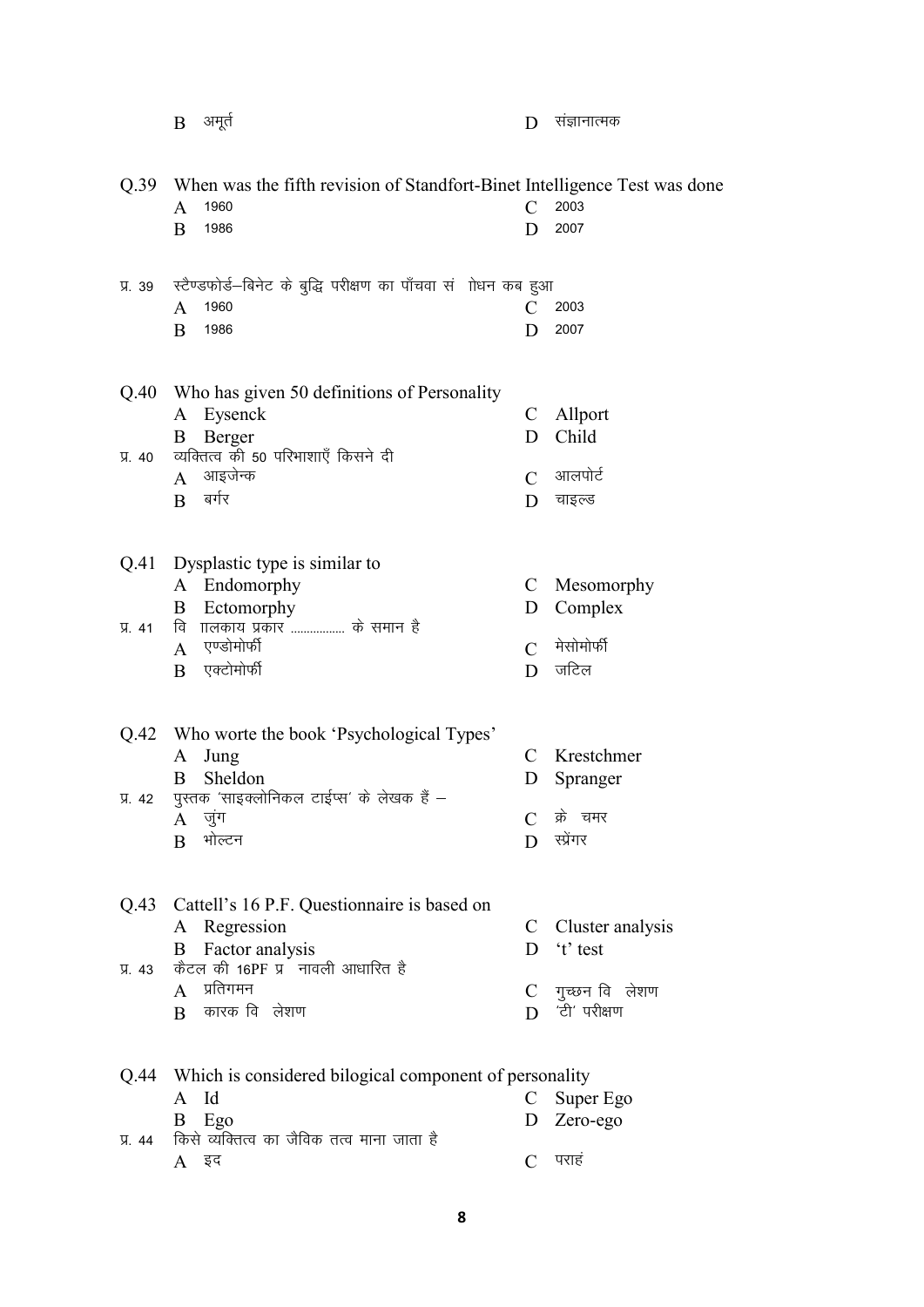|            | B<br>अहं                                                                       | D                 | भाून्य अह                                         |
|------------|--------------------------------------------------------------------------------|-------------------|---------------------------------------------------|
| Q.45       | Acting Childih is which defence mechanism                                      |                   |                                                   |
|            | Repression<br>A                                                                |                   | C Projection                                      |
|            | Regression<br>B                                                                | D                 | Displacement                                      |
| 贝. 45      | बच्चे जैसा व्यवहार करना कौनसी रक्षायुक्ति है                                   |                   |                                                   |
|            | दमन<br>$\mathbf{A}$                                                            | $\mathcal{C}$     | प्रक्षेपण                                         |
|            | प्रतिगमन<br>B                                                                  | D                 | विस्थापन                                          |
|            |                                                                                |                   |                                                   |
|            | Q.46 Who wrote 'The study of Organ inferiority and its physical compensastion' |                   |                                                   |
|            | Allport<br>A<br>Sullivan<br>B                                                  | $\mathbf{C}$<br>D | Adler                                             |
| 贝. 46      | 'द स्टडी ऑफ ओर्गन इनफियरीलिटी एण्ड फिजीकल कम्पन ोसन''                          |                   | Sheldon                                           |
|            | आलपोर्ट<br>$\mathsf{A}$                                                        | C                 | एडलर                                              |
|            | सुलीवान<br>B                                                                   | D                 | भोल्डन                                            |
|            |                                                                                |                   |                                                   |
|            |                                                                                |                   |                                                   |
|            | Q.47 Standardized test should necessarily have<br>Relibaility<br>A             | $\mathcal{C}$     | <b>Norms</b>                                      |
|            | Validity<br>B                                                                  | D                 | All of the above                                  |
| 贝 47       | मानवीकृत परीक्षण में आव यक रूप से होना चाहिये                                  |                   |                                                   |
|            | वि वसनीयता<br>$\mathbf{A}$                                                     | $\mathcal{C}$     | मानक                                              |
|            | वैधता<br>B                                                                     | D                 | उपरोक्त सभी                                       |
|            |                                                                                |                   |                                                   |
|            |                                                                                |                   |                                                   |
| Q.48       | The growth of language and speech is controlled by<br>Right Hemisphere         | C                 | Cerebellum                                        |
|            | A<br>Left Hemisphere<br>B                                                      | D                 | Hypothalamus                                      |
| $\Pi$ . 48 | भाशा तथा भाशण के विकास का नियंत्रण करता है                                     |                   |                                                   |
|            | दायाँ गोलार्द्ध<br>$\mathsf{A}$                                                | $\mathcal{C}$     | लघु मस्तिश्क                                      |
|            | बायाँ गोलार्द्ध<br>B                                                           | D                 | हाइपोथेलेमस                                       |
|            |                                                                                |                   |                                                   |
|            |                                                                                |                   |                                                   |
| Q.49       | Smallest Unit of nervous system is                                             |                   |                                                   |
|            | Neuron<br>A<br>B                                                               | C                 | Neurotransmitter                                  |
| 贝 49       | Axon<br>तंत्रिकातंत्र की सूक्ष्मतम इकाई कौनसी है                               | D                 | Cell Body                                         |
|            | न्यूरोन<br>A                                                                   | C                 | न्यूरोट्रांसमीटर                                  |
|            | एक्सॉन<br>B                                                                    | D                 | को ा भारीर                                        |
|            |                                                                                |                   |                                                   |
|            |                                                                                |                   |                                                   |
| Q.50       | Maximum Speed of nerve impulse in human                                        | C                 |                                                   |
|            | 100 mt per min<br>A<br>B                                                       | D                 | 100 mt per millised<br>100 mt per miccro millised |
| 贝 50       | 100 mt per sec<br>मनुश्य में तंत्रिका आवेग की अधिकतम गति होती है               |                   |                                                   |
|            | 100 मी. प्रति मिनट<br>$\mathsf{A}$                                             | $\mathcal{C}$     | 100 मी. प्रति मिलीसेकण्ड                          |
|            | 100 मी. प्रति सेकण्ड<br>B                                                      | D                 | 100 मी. प्रति माइक्रोमिलीसेकण्ड                   |